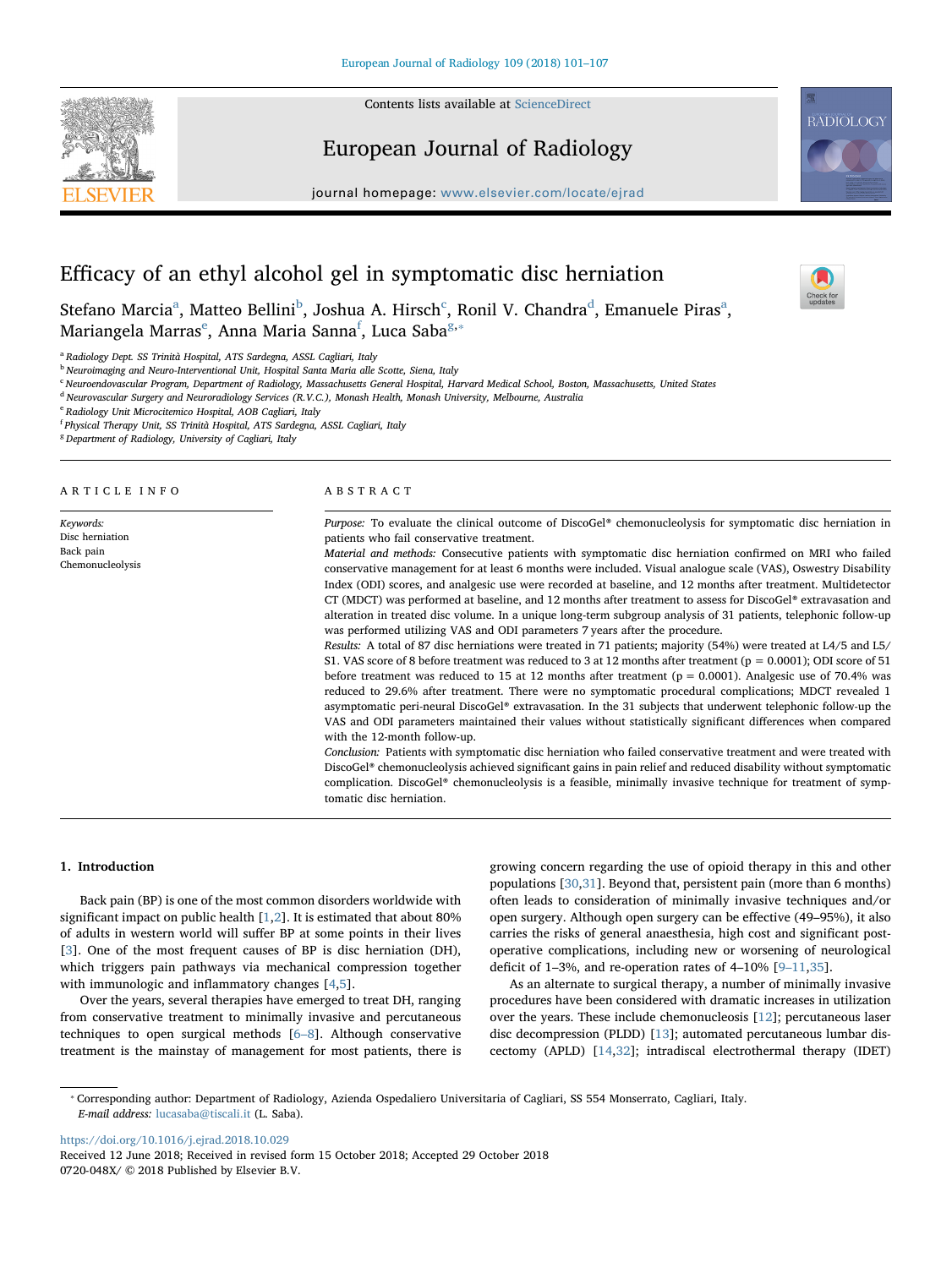[[15\]](#page-6-14); percutaneous coblation nucleoplasty [[16](#page-6-15),[33\]](#page-6-16) and others [[17](#page-6-17)[,18](#page-6-18)[,34](#page-6-19)]. Most of these procedures aim to reduce the volume and/or pressure of the disc tissue, relieving the disc herniation without affecting spinal canal.

An emerging minimally invasive procedure is the use of DiscoGel®, a radiopaque gelified ethanol, for symptomatic DH [[19,](#page-6-20)[20\]](#page-6-21). Previously published papers have demonstrated the necrotizing effect on biological tissues of the ethanol that has long been used in interventional procedures [21–[23\]](#page-6-22). In the nucleus pulposus, ethanol produces a molecular scission of proteoglycans and glycosaminoglycans that leads to a degradation of these components and a loss of their water-retaining capacity resulting in dehydration and chemical decompression of the disc [[24\]](#page-6-23). Nevertheless, ethanol does carry two major drawbacks: 1) the excessive diffusivity and 2) the lack of radiopacity leading to blind injection [[20\]](#page-6-21). Together, these issues severely limit use of ethanol. DiscoGel® was developed to overcome the 2 drawbacks associated with ethanol injection, and includes ethylcellulose to make the alcohol solution more viscous and tungsten to facilitate radiological monitoring of the injection.

The purpose of the study was to evaluate the clinical outcome of DiscoGel® chemonucleolysis for symptomatic disc herniation in patients who failed conservative treatment.

# 2. Materials and methods

#### 2.1. Study design and patient population

In this retrospective study, 71 consecutive patients (males 33, females 38; median age 56  $\pm$  11 years, age range 34-82 years) that underwent DiscoGel® chemonucleolysis between October 2009 and January 2011 were included. In accordance with the applicable National Research Ethics Service guidance, ethical approval for the study was not required [\[25](#page-6-24)] because the study was performed retrospectively on routinely acquired images and specimens. However, this study was approved by the review board of our Institution.

## 2.2. Inclusion and exclusion criteria

The inclusion criteria were based on two different parameters: clinical and neuroimaging. Therefore, to perform DiscoGel® we required: (1) presence of back pain, cruralgia and sciatica lasting six months at least and resistant to conservative approach (physical and medical therapies); (2) MRI findings of one or more disc herniations in a location congruent with symptoms, complicated or not by degenerative disc disease.

The exclusion criteria were the MRI findings of calcified herniation or free disc fragments and, the presence of neurological deficit with impaired lower limb mobility congruent with observed disc disease, bleeding disorder, local infection, uncontrolled or degenerative spine disease (spondylolysis and spondylolisthesis), pregnancy and patient refusal [\[26](#page-6-25)].

# 2.3. Technique of procedure

All the procedures were performed in day-surgery with local anaesthesia (2 ml of subcutaneous lidocaine 2%, Pfizer, Latina, Italy). Antibiotics (2 g Cefamizin, Pfizer, Latina, Italy) were administered 30 min before the procedure. The treatment was performed in different phases [\(Fig. 1](#page-2-0)): the first one is the disc puncture, performed with an 18 Gauge spinal needle under fluoroscopic guidance using a digital angiography system.

The patients were positioned in the prone position and an extraspinal paravertebral approach was performed for lumbar discs, while for cervical discs an anterolateral approach was used. Oblique views under fluoroscopic guidance allowed good visualization of the target point avoiding injury to the nerve root and to optimize obtaining the

correct angle to reach the middle of the nucleous pulposus of the lumbar disc. In cervical disc cases, digital displacement was often utilized to help avoid the carotid artery, jugular vein, trachea and the esophagus. Prior to injection, the correct position of the needle was confirmed with AP and Lateral radiographs. Then, 0.8 ml of Discogel for lumbar discs and 0.3 ml for cervical were injected into the nucleus pulposus under continuous fluoroscopic guidance: its radio-opacity facilitates confirmation of the spread of the material within the disc and helps to avoid epidural leakages.

### 2.4. DiscoGel®

Is a sterile viscous solution containing ethyl alcohol, cellulose derivative product and tungsten, a radio-opaque element. The 96% pure ethyl alcohol produces a local necrosis of the nucleus pulposus. Its action is mechanical via a dehydration of the turgescent and protruding disc. The DiscoGel® has a double mechanism of action on the intervertebral disc: a hydrophilic power conferring a fluidal migration from the periphery of the disc, notably from hernia toward the nucleus pulposus, which corresponds to the site of injection of the gel, and a simultaneous deposition of part of the gel which precipitates and makes a prosthesis at the injection site. Each vial of DiscoGel contains 2 mL of material. 0.8/0.3 mL are predictably used for Lumbar and Cervical injections respectively.

#### 2.5. Data collection

Demographic data, including age, weight, and BMI were obtained. Vital signs at the time of admission and during the procedure were collected. Pain score (using visual analogue scale, VAS), functional ability score (using Oswestry Disability Index, ODI were recorded before the procedure and after 12 months. The use of analgesic drugs (non-opioids) for each patient before and after the treatment was recorded. VAS and ODI analysis were also performed in follow-up at 7 years post-procedure.

## 2.6. CT measurement

CT was performed before and after the procedure and the height of the disc acquired in 3 different portions of the disc (anterior, medial, posterior) were reviewed by a radiologist who was blinded to the technique with 5 years of experience ([Fig. 2\)](#page-2-1). In order to assess the reproducibility, the measurements were acquired two times for both datasets after one week. Moreover, disc volume was calculated using dedicated software (Osirix 7.0, PixMeo).

#### 2.7. Statistical analysis

In this study the normality of each continuous variable group was tested using the Kolmogorov-Smirnov Z test and appropriate tests for Gaussian or non-Gaussian values were selected. For Gaussian values, continuous data were described as the mean value  $\pm$  SD whereas for non-gaussian values median values and IQR were given. Wilcoxon test was applied to test the difference of VAS and ODI before and after DiscoGel® chemonucleolysis. Wilcoxon was also used to test the difference in height and volume of the discs before and after the procedure. McNemar test was used to test the difference in the use of analgesic drug before and after the treatment. Pearson rho correlation was also test to check the correlation between age / gender and VAS / ODI. Bland Altman plots were calculated to assess the reproducibility of the measurement. Because the normality of the data was confirmed for the disc measurement a student t-test was applied to calculate the difference between disc's height and Bland-Altman Plot was applied to test the reproducibility.

A p value < 0.05 was regarded to indicate statistical significance association and all values were calculated using a two-tailed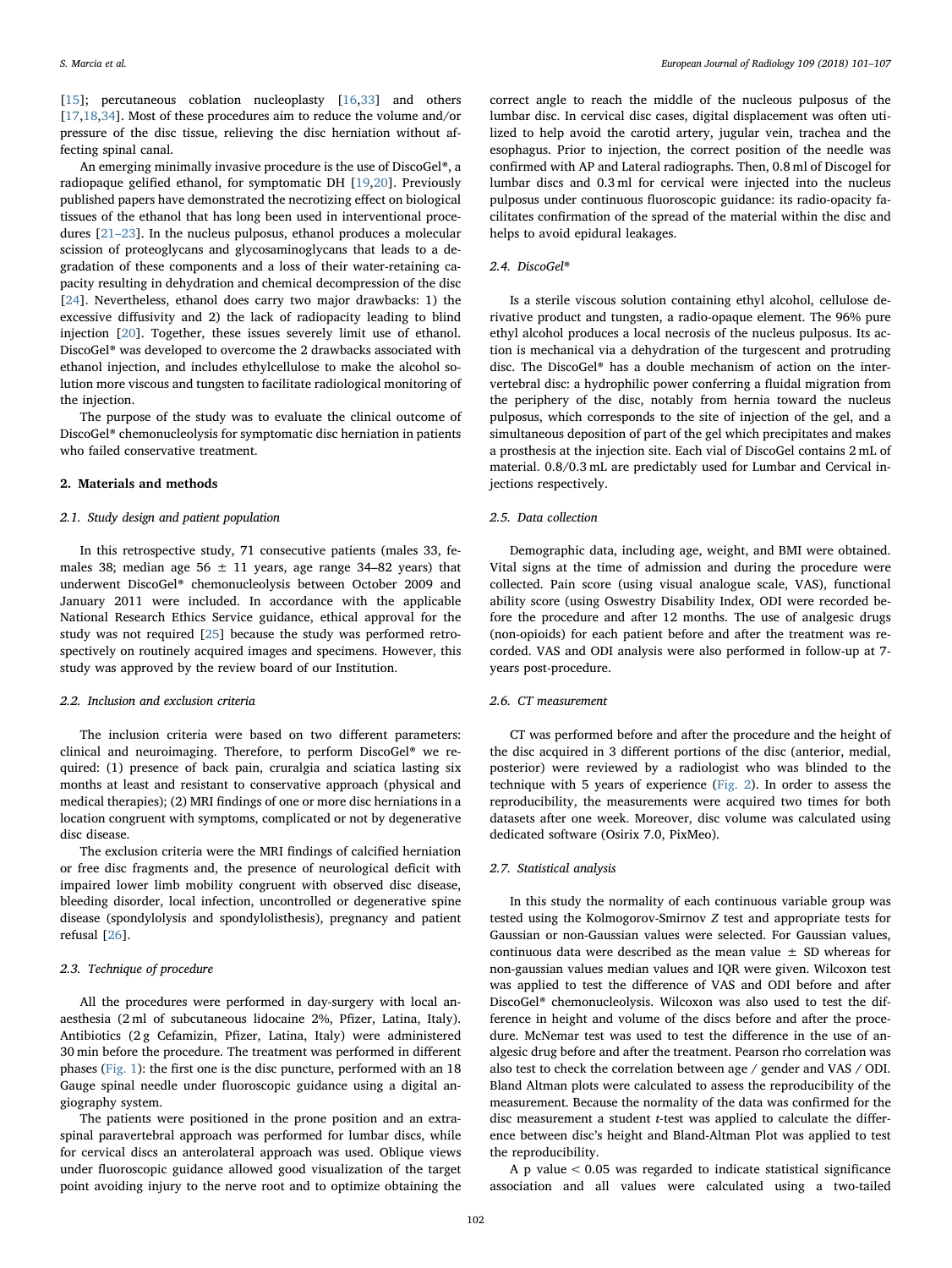<span id="page-2-0"></span>

Fig. 1. Injection of the ethanol gel under fluoroscopic guidance.

significance level. R software [\(www.r-project.org](http://www.r-project.org)) was employed for statistical analyses.

## 3. Results

# 3.1. General results

<span id="page-2-1"></span>Seventy-one consecutive patients (males 33, females 38) with a median age of 56  $\pm$  11 years (range 34–82 years) entered in the study. In these 71 subjects the number of treated level was 87 because 16 patients underwent to 2 levels treated at the same time. The L5/S1 was treated 38 times, the L4/L5 for 36 times, the L3/L4 for 8 times, the L2/ L3 for 2 times, the C6/C7 four times, the C4/C5 for 2 times and the C5/ C6 for 1 time. The antero-lateral approach was used in 4 cases (2 C6/ C7, one C4/C5 and one C5/C6, all from the right side), in the other

cases the paravertebral approach was used (39 from the right and 45 from the left side).

# 3.2. Clinical results

The median of VAS pain score before intervention was 8 whereas the value after the procedure was  $3$  (p value = 0.0001). The ODI before the intervention was 51 and after the procedure was 15 (p value  $=$ 0.0001). In both cases the box-plot are given in the [\(Fig. 3\)](#page-3-0). We did not find any correlation between patients' age and VAS or ODI ( $p = 0.325$ ) and there was no significant difference between males and females in terms of pain score or ODI ( $p = 0.753$  and  $P = 0.446$ , respectively). We tested the use of analgesic drug and we found that 54 patients used the analgesic drugs before the procedure (70.4%) and that the number of patients that used the analgesic drugs dropped out to 21 (29.6%) after



Fig. 2. Disc measurement.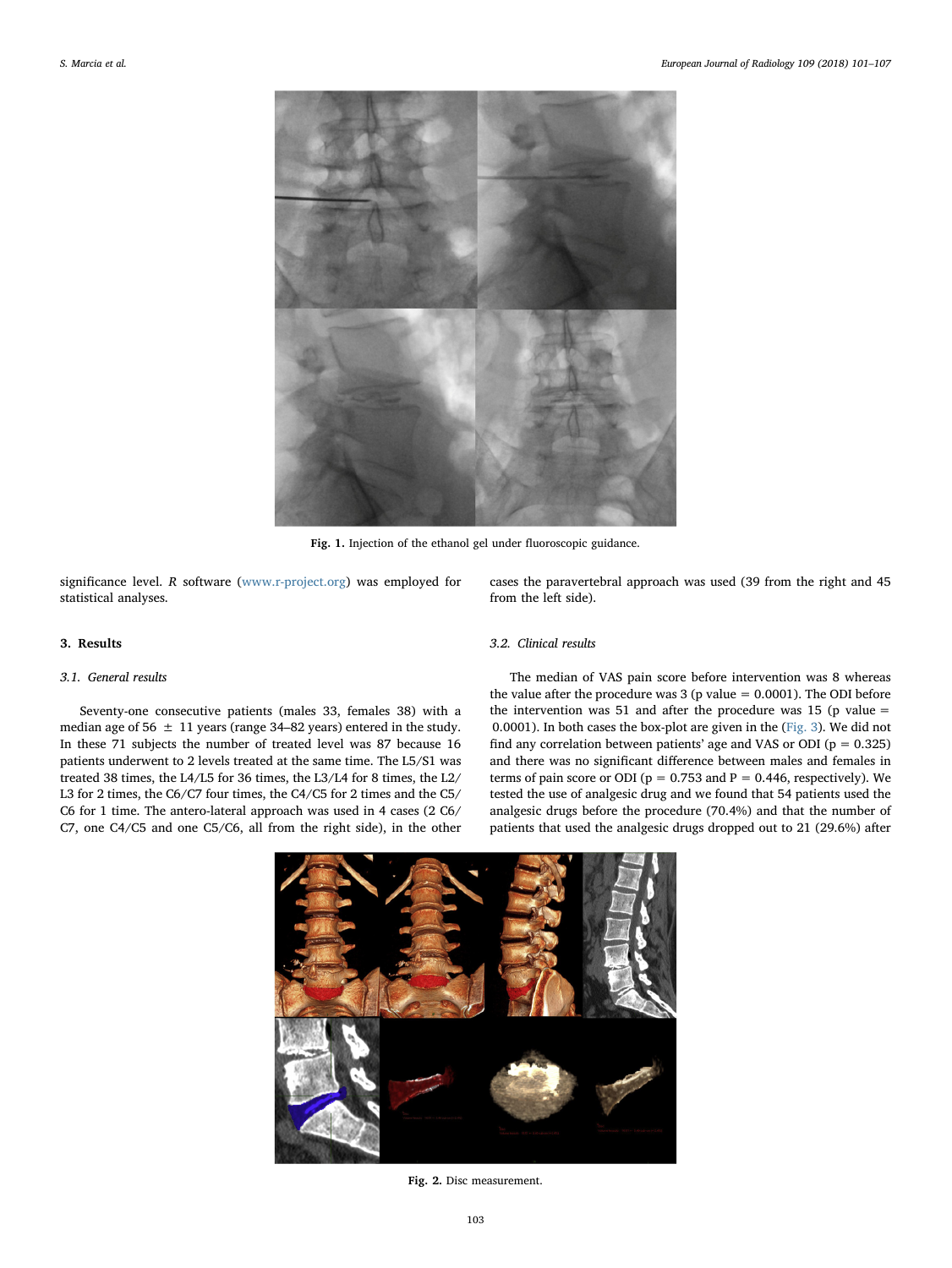<span id="page-3-0"></span>

Fig. 3. The box-plot for VAS (panel a) and ODI (panel b) before, after treatment and the difference are given.

<span id="page-3-1"></span> $T = 1.1$ 

the procedure. Particularly noteworthy is that fact that of the 54 patients that used drugs before, 41 completely stopped after placement of Disco-Gel. There were 17 patients that did not use drugs before the procedure. Of the 17, there were 8 patients that required transient use of oral anti-inflammatory agents after the procedure. Uniquely, 31 patients were available to participate in 7 year follow-up. There was no statistically significant differences in VAS (p value = 0.1122) and ODI  $(p = 0.0996)$  were found when compared to the 12 month data points. At seven years, the re-intervention rate in the was 12.9% (4 cases of 31).

# 3.3. Adverse events

There was one case of DiscoGel® extravasation in a 44-year-old male patient that was treated at the L5-S1 level. The Discogel® extravasated close to the exiting left L5 root. This leak was asymptomatic at all time points.

#### 3.4. CT analysis of the disc

The results are summarized in the [Table 1.](#page-3-1) No statistically significant difference was found in disc's height for the anterior, medium and posterior position [\(Fig. 4](#page-4-0)). The Bland-Altman plot showed very

| Table 1 |  |  |
|---------|--|--|
|         |  |  |

Student test for disk analysis.

| Position  | mean pre | mean post | p value |  |
|-----------|----------|-----------|---------|--|
| Anterior  | 7.7      | 7.6       | 0.7871  |  |
| Middle    | 5.6      | 5.2       | 0.0647  |  |
| Posterior | 3.7      | 3.4       | 0.2709  |  |

good reproducibility ([Fig. 5](#page-4-1)). However, in the volume analysis of the disc a statistically significant difference was found (mean volume pre = 10.65; mean volume post = 12.5; p value = 0.0001) ([Fig. 6](#page-5-0)).

# 4. Discussion

Several factors play a role within the disc space when a DH occurs; both mechanical (the compression of the nerve roots) and biochemical (inflammatory factors or immunological factors). The rationale of the disc shrinkage relays in the reduction of the mechanical compression determined to the nerve roots. In the past, it has been suggested that intra-discal injection of alcohol could be a minimally invasive capable to determine induces disc shrinkage and alleviates nerve root inflammation with short-term and long-term pain relief. The purpose of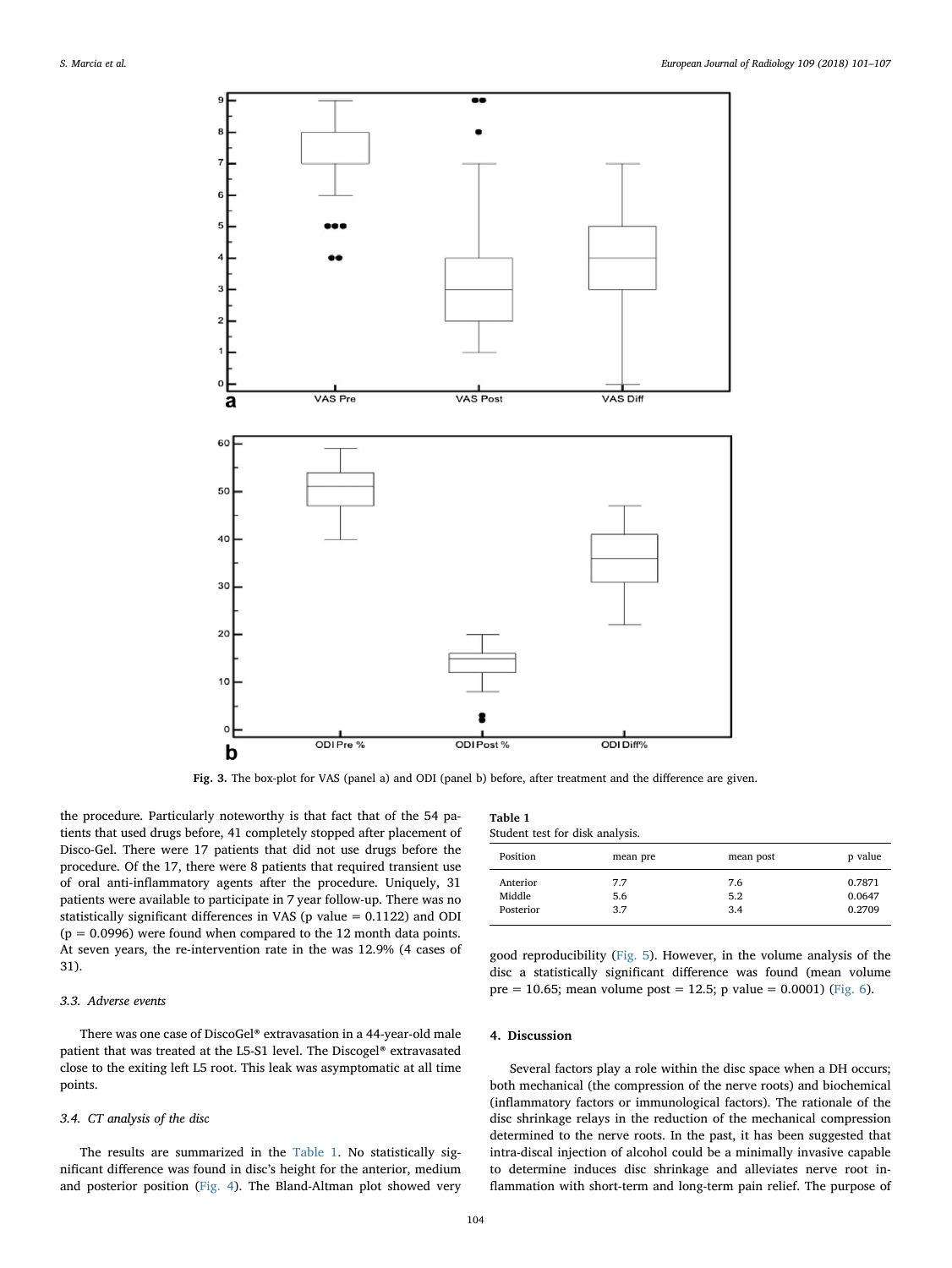<span id="page-4-0"></span>

<span id="page-4-1"></span>the current study was to assess the therapeutic outcome of DiscoGel® chemonucleolysis in patients with DH un-responsive to conservative therapy.

The patient cohort is similar to the population by Singh et al. [\[29](#page-6-26)] and most of the treated levels in this study were L5\S1 (43.7%) and L4\L5 (41.4%) whereas the cervical levels were treated in only 5 patients. Multiple-level treatments were performed in circumstances where clinical symptoms and signs corresponded to levels that could be treated on advanced imaging, i.e., MRI. This occurred in both the cervical and lumbar spine. The single 2 mL vial of DiscoGel is sufficient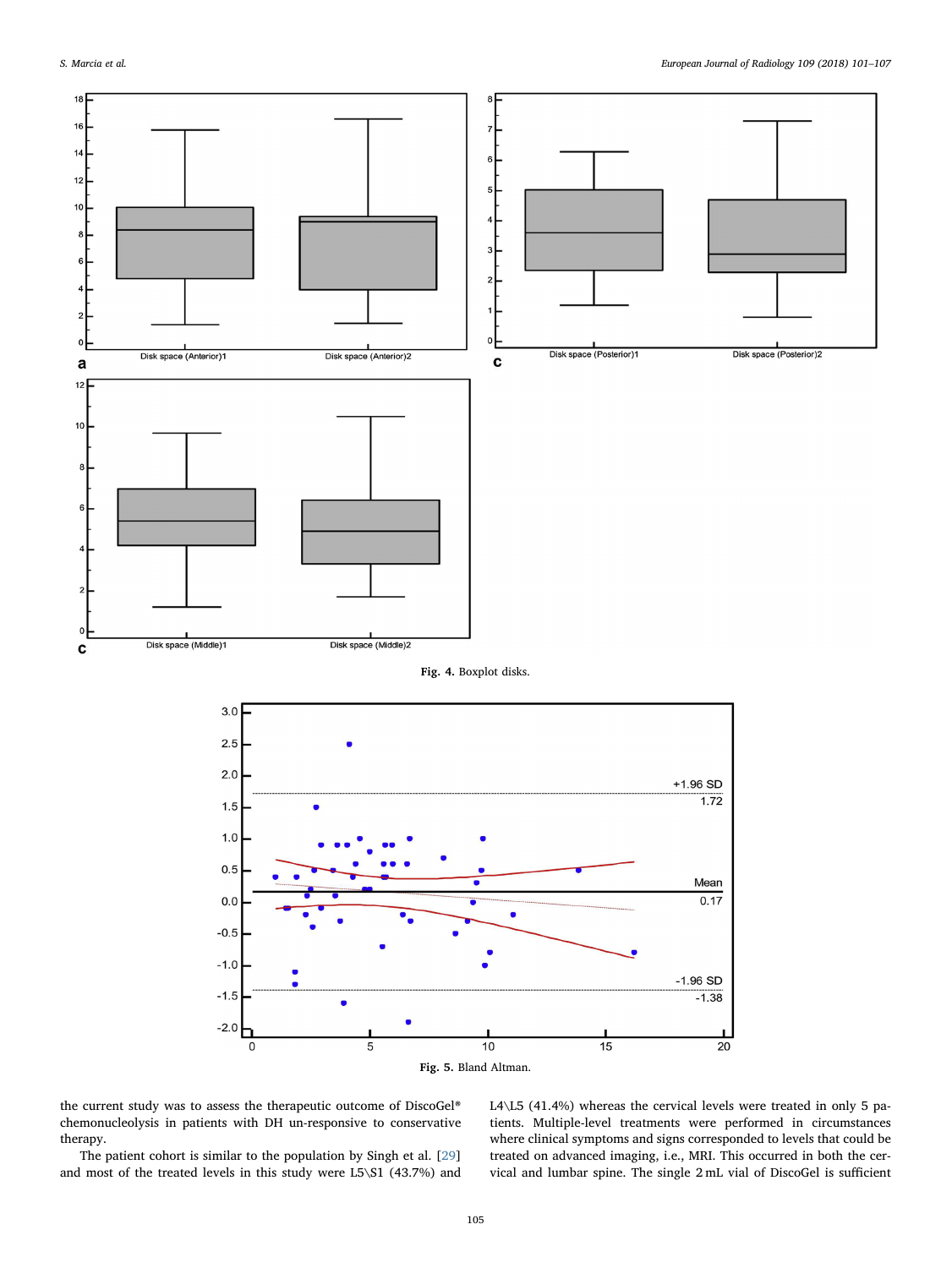<span id="page-5-0"></span>

Fig. 6. Boxplot disk volume.

material for all cases in this series that required injection of more than level.

It is important to underline that the technical approach to treat the disc in the cervical level is different from the lumbar ones. When DiscoGel® chemonucleolysis was performed in cervical level an anterolateral approach was performed in the 80% of cases whereas for the lumbar level the paravertebral approach was always used.

We found that the treatment produces excellent results in both the pain (the median of VAS pain score before intervention was 8 whereas the value after the procedure was  $3$  (p value  $= 0.0001$ )) and also in the functional ability score (ODI before the intervention was 51 and after the procedure was  $15$  (p value =  $0.0001$ )). These results are concordant with previous paper published by Hashemi et al. [\[1\]](#page-6-0). In a study by Gallucci et al. [[27](#page-6-27)] the treatment with intradiscal and intraforaminal injection of steroid and oxygen-ozone versus steroid alone were compared and they found excellent results by suggesting that the disc could represent an excellent target to determine pain relief in patients with DH. By comparing the VAS of our study we found that our patients had the pre-procedural VAS higher compared to the population of other studies. In the study by Singh et al. [\[29](#page-6-26)] the pre-procedural VAS value was 6.8. Our findings are similar with recently published studies [36–[38\]](#page-6-28).

We tested the use of analgesic drug and we found that 54 patients used the analgesic drugs before the procedure (70.4%) and that the number of patients that used the analgesic drugs dropped out to 21 (29.6%) after the procedure. In particular, of the 54 patients that used drugs before, 41 stopped. Of the 17 patients that did not use drug before the procedure 8 started to use it.

In our analysis we did not find a statistically significant difference in discal height for the anterior, medium and posterior position whereas a statistically significant difference was found when the volume was considered. This is important because it clearly demonstrated that in this type of analysis the measurement of the height, even if taken at different level, is not representative of the entire effect of the procedure to the disc whereas the volume analysis correctly depict it.

When invasive or minimally-invasive approaches are tested it is fundamental also to verify the presence of complications. In our cohort in only one case we observed a complication after the procedure: the extravasation of DiscoGel® involving the tissue close to the left root. The patient did not show sign of clinical damage. When other minimally invasive procedures are performed to the disc, complications reported include discitis, anaphylaxis, instability, increased back pain, epidural fibrosis, and reherniation [[28\]](#page-6-29). The complication rate described using coblation nucleoplasty for herniated cervical discs is 0.8% and for herniated lumbar discs 1.8%. In the case of this series, we are injecting a substance and believe the complication profile of a single, verifiable leak which resulted in no untoward symptoms or signs compares reasonably and favourably with other reported techniques. Additional complications that have been described in the literature for percutaneous disc decompression include, infection and hematoma as well as direct needle trauma to a spinal nerve with or without persistent paraesthesia. We believe that use of a small bore 18-Gauge needle, strict aseptic conditions and vigilant attention to radiographic anatomy mitigates many of these risks [\[28](#page-6-29)].

Of note, eight patients reported increased pain for two or three weeks after the procedure requiring the use of oral analgesic drugs for that finite period of time. This has not been reported in historical series of percutaneous disc decompression. We speculate that the gel injected (even if the small volume used in the procedures) might lead to an increased pressure inside the intervertebral disc and/or inflammatory reaction. We further hypothesize that since the gel undergoes 10–15% volume reduction after 2–3 weeks, the requirement for oral analgesics is transient.

There are limitations to our study. First, this is a retrospective study; the patient inclusion was performed according to the Hospital's guidelines but a prospective randomized study would enhance our understanding of the benefits and risks of the procedure. Second, while this is to our knowledge the largest population of disc patients  $(n = 71)$ treated with discogel, further analysis with a larger population is necessary to confirm these results. Third, including patients with both cervical and lumbar disc herniations introduces heterogeneity into the study population; cervical and lumbar disc herniations do not behave identically and Disc-osteophyte complexes are more commonly the cause of nerve root compression in the cervical spine compared to the lumbar spine. Finally, ours is an experienced center perhaps indicating that there may be limitations in the generalizability of these results; particularly in term of the prevalence of procedure related complications.

## 5. Conclusion

Our study suggests that DiscoGel® injection is a feasible technique for the treatment of disc herniation. While pain and disability were meaningfully improved, no clinical complications were observed. A prospective, randomized control trial is warranted.

# Conflict of interest statement

None.

## Ethical approval statement

All procedures performed in studies involving human participants were in accordance with the ethical standards of the institutional and national research committee and with the 1964 Helsinki declaration and its later amendments or comparable ethical standards.

### Informed consent statement

Informed consent was obtained from all individual participants included in the study.